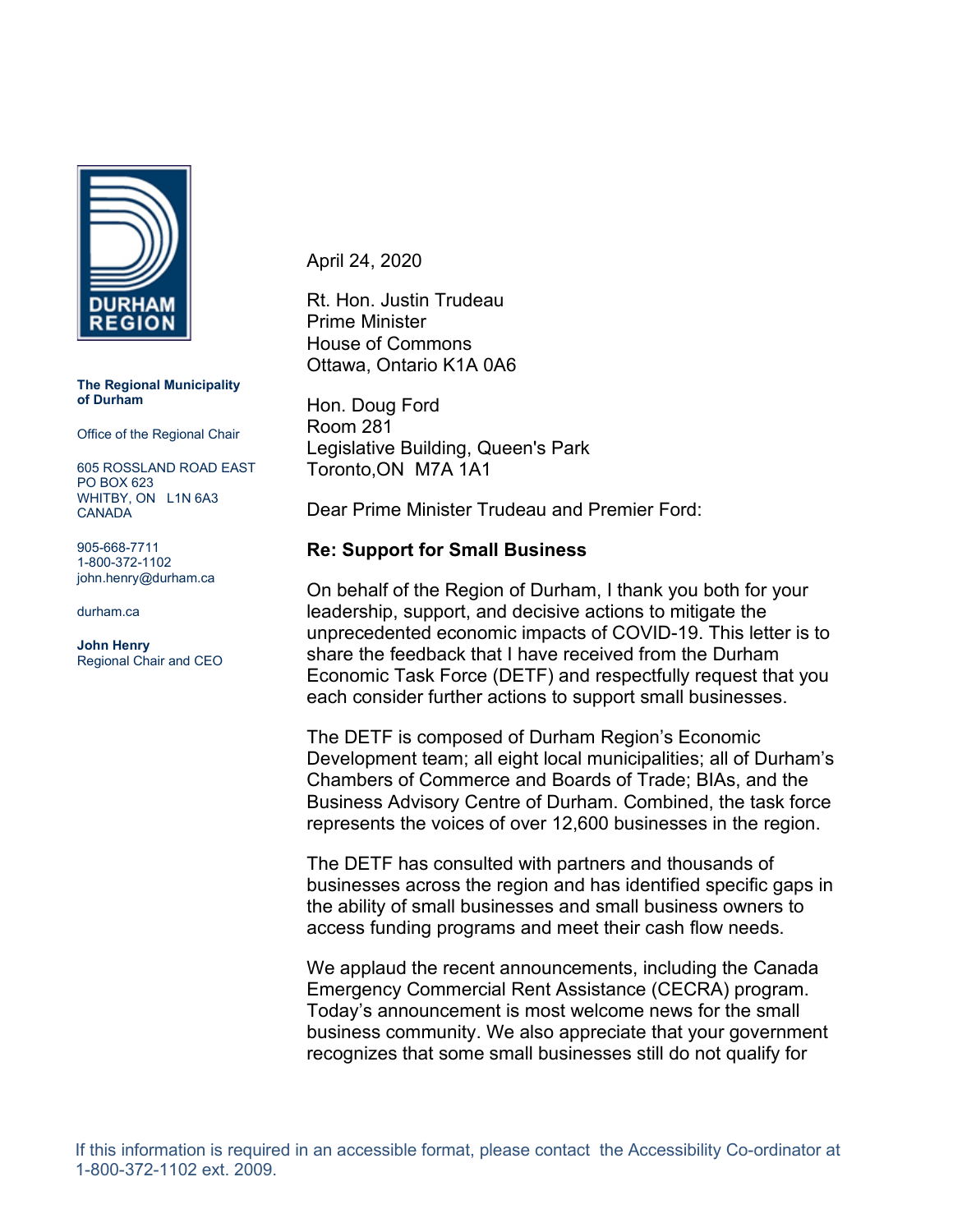certain support programs and as a result, they are not receiving the help they need. We understand that you continue to work to address this.

For many small businesses, there is urgency to ensure that help is provided quickly to those without the necessary cash flow to meet current obligations.

To address the gaps in support for small businesses, the Durham Economic Task Force recommends that:

- 1. While the CECRA is being implemented, the federal government consider a temporary ban on all commercial evictions.
- 2. The federal government review and refine eligibility requirements for programs. For example:
	- Permit the combination of draw, dividend and payroll to account for the \$20k payroll requirement, to include thousands of businesses that currently do not qualify for the Canada Emergency Business Account. This change would enable support for very small corporations and sole proprietors.
	- Explore options to allow a business owner, who has stepped into the role of a staff member that is not working as a result of COVID-19, to use that staff member's wage as a baseline remuneration value to qualify for the Canada Emergency Wage Subsidy.
	- Ensure business owners, who do not pay themselves and cannot meet the \$5,000 income requirement, are eligible for the Canada Emergency Response Benefit.
	- Permit business owners to use RRSP withdrawals or drawings to qualify for Canada Emergency Response Benefit if the business is less than 5 years old and still reporting a loss.
- 3. The federal government encourage banks, credit card companies and credit unions to apply interest relief on commercial mortgage deferrals, commercial credit card loan principal, and other commercial loans to support business recovery.
- 4. The Ontario Together portal prioritizes businesses that are retooling and / or making medical supplies, to ensure they are connected to customers for their products.
- 5. Funding for Digital Main Street and similar programs be advanced immediately to facilitate the transition by small businesses to digital and eCommerce business models.
- 6. The South Lake Community Futures Development Corporation borders be expanded to include the Townships of Scugog and Uxbridge, to ensure that businesses in those communities have access to the additional credit recently made available through the Community Futures Network.